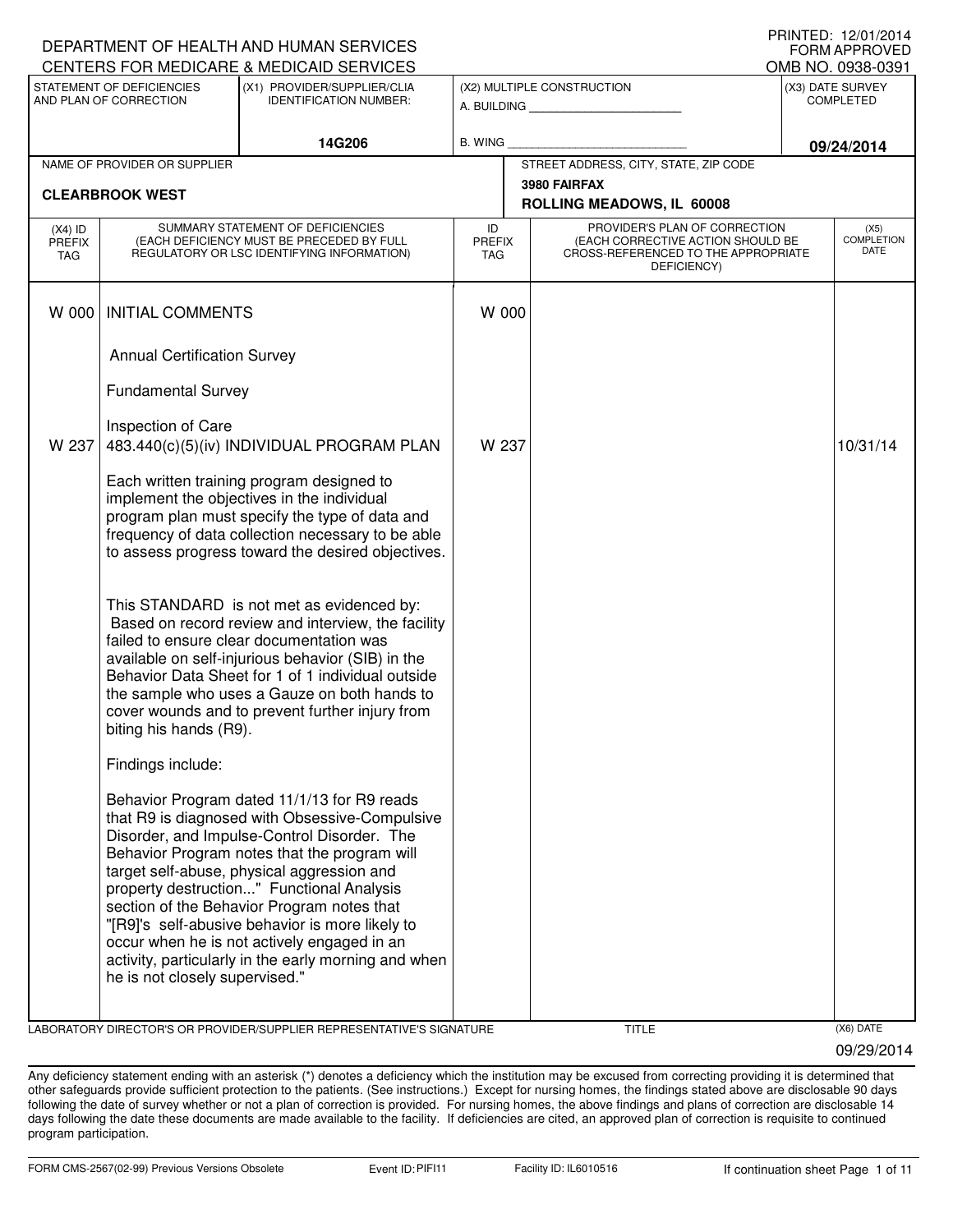|                                   |                                                                                                                                                                                                                             | DEPARTMENT OF HEALTH AND HUMAN SERVICES<br>CENTERS FOR MEDICARE & MEDICAID SERVICES                                                                                                                                                                                                                                                                                                                                                                                                                                                                                                                                                                                                                                                                                                                                                                                                                                                                                                                                                                                                                                                                                                                                                                                                                                                                                                 |                             |                                                                                                                          |            | I I 1111 I L D. I <i>L</i> / U I / L U I <del>T</del><br><b>FORM APPROVED</b><br>OMB NO. 0938-0391 |
|-----------------------------------|-----------------------------------------------------------------------------------------------------------------------------------------------------------------------------------------------------------------------------|-------------------------------------------------------------------------------------------------------------------------------------------------------------------------------------------------------------------------------------------------------------------------------------------------------------------------------------------------------------------------------------------------------------------------------------------------------------------------------------------------------------------------------------------------------------------------------------------------------------------------------------------------------------------------------------------------------------------------------------------------------------------------------------------------------------------------------------------------------------------------------------------------------------------------------------------------------------------------------------------------------------------------------------------------------------------------------------------------------------------------------------------------------------------------------------------------------------------------------------------------------------------------------------------------------------------------------------------------------------------------------------|-----------------------------|--------------------------------------------------------------------------------------------------------------------------|------------|----------------------------------------------------------------------------------------------------|
|                                   | STATEMENT OF DEFICIENCIES<br>AND PLAN OF CORRECTION                                                                                                                                                                         | (X1) PROVIDER/SUPPLIER/CLIA<br><b>IDENTIFICATION NUMBER:</b>                                                                                                                                                                                                                                                                                                                                                                                                                                                                                                                                                                                                                                                                                                                                                                                                                                                                                                                                                                                                                                                                                                                                                                                                                                                                                                                        |                             | (X2) MULTIPLE CONSTRUCTION<br>A. BUILDING                                                                                |            | (X3) DATE SURVEY<br><b>COMPLETED</b>                                                               |
|                                   |                                                                                                                                                                                                                             | 14G206                                                                                                                                                                                                                                                                                                                                                                                                                                                                                                                                                                                                                                                                                                                                                                                                                                                                                                                                                                                                                                                                                                                                                                                                                                                                                                                                                                              | <b>B. WING</b>              |                                                                                                                          | 09/24/2014 |                                                                                                    |
|                                   | NAME OF PROVIDER OR SUPPLIER                                                                                                                                                                                                |                                                                                                                                                                                                                                                                                                                                                                                                                                                                                                                                                                                                                                                                                                                                                                                                                                                                                                                                                                                                                                                                                                                                                                                                                                                                                                                                                                                     |                             | STREET ADDRESS, CITY, STATE, ZIP CODE<br>3980 FAIRFAX                                                                    |            |                                                                                                    |
| <b>CLEARBROOK WEST</b>            |                                                                                                                                                                                                                             |                                                                                                                                                                                                                                                                                                                                                                                                                                                                                                                                                                                                                                                                                                                                                                                                                                                                                                                                                                                                                                                                                                                                                                                                                                                                                                                                                                                     |                             | ROLLING MEADOWS, IL 60008                                                                                                |            |                                                                                                    |
| $(X4)$ ID<br><b>PREFIX</b><br>TAG |                                                                                                                                                                                                                             | SUMMARY STATEMENT OF DEFICIENCIES<br>(EACH DEFICIENCY MUST BE PRECEDED BY FULL<br>REGULATORY OR LSC IDENTIFYING INFORMATION)                                                                                                                                                                                                                                                                                                                                                                                                                                                                                                                                                                                                                                                                                                                                                                                                                                                                                                                                                                                                                                                                                                                                                                                                                                                        | ID<br><b>PREFIX</b><br>TAG. | PROVIDER'S PLAN OF CORRECTION<br>(EACH CORRECTIVE ACTION SHOULD BE<br>CROSS-REFERENCED TO THE APPROPRIATE<br>DEFICIENCY) |            | (X5)<br><b>COMPLETION</b><br>DATE                                                                  |
| W 237                             | Continued From page 1<br>for R9 for the last 6 months.<br>August 2014 - 2<br>July 2014 - 7<br>June 2014 - 0<br>May 2014 - 0<br>April 2014 - 2<br>Mar 2014 - 0<br>lacks further details on the SIB.<br>injury that occurred. | According to the Behavior Program, the target<br>behavior of self-abuse is described as, "self-injury<br>- picks or bites at his skin or at existing wounds,<br>pulls at fingernails or toenails." The Behavior<br>Program requires the following methodology for<br>SIB, "document the incident on the maladaptive<br>behavior-tracking sheet. Throughout the day staff<br>should wrap [R9]'s arms with bandages to keep<br>any wound covered. If this is cover[ed] he is less<br>likely to pick at it because he can't see it."<br>Facility Goal Tracking Report - Monthly Review<br>dated August 2014, reports the following SIB data<br>R9's monthly review SIB count lacks further<br>information of the SIB, such as, the location of<br>the SIB, the type of SIB (picking on skin, biting on<br>skin, pulling on finger or toe nails). On 9/23/14, at<br>10:04 a.m., E8 (Behaviorist) stated that the data<br>On 9/23/14, at 10:43 a.m., E1 (Administrator)<br>stated that the DSP (Direct Support Professional)<br>staff record the SIB data for R9 on the behavior<br>tracking sheet as a check that it occurred.<br>According to E1, the DSP staff do not document<br>on the description of the SIB, such as, what<br>location of the body or whether there was a new<br>On 9/23/14, at 2:15 p.m., E3 (Nurse) stated that<br>the DSP staff record in the treatment record | W 237                       |                                                                                                                          |            |                                                                                                    |

FORM CMS-2567(02-99) Previous Versions Obsolete **Page 2 of 11** Event ID: PIFI11 Facility ID: IL6010516 If continuation sheet Page 2 of 11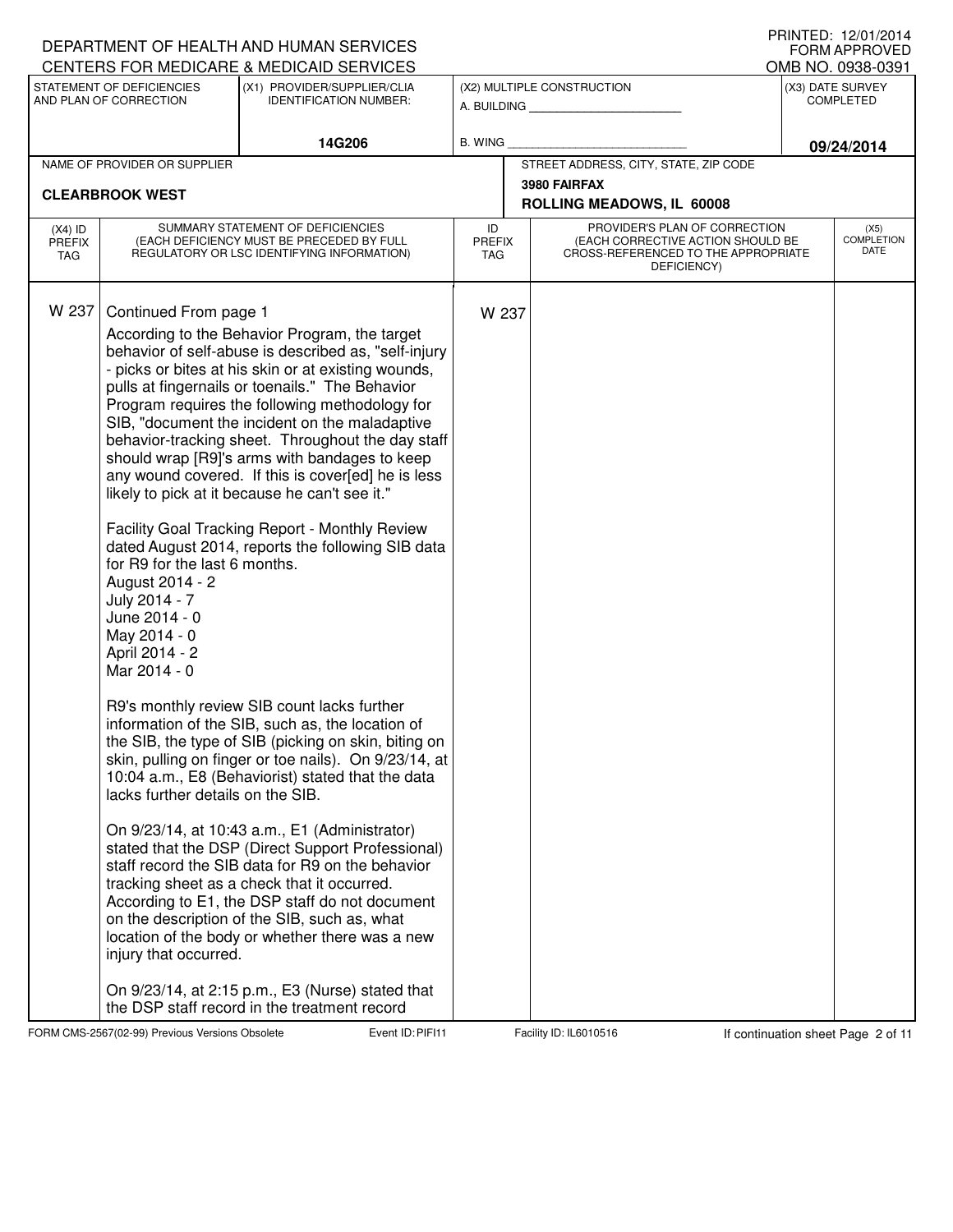## A. BUILDING **\_\_\_\_\_\_\_\_\_\_\_\_\_\_\_\_\_\_\_\_\_\_** (X1) PROVIDER/SUPPLIER/CLIA IDENTIFICATION NUMBER: STATEMENT OF DEFICIENCIES AND PLAN OF CORRECTION (X3) DATE SURVEY COMPLETED FORM APPROVED<br>OMB NO. 0938-0391 (X2) MULTIPLE CONSTRUCTION B. WING CENTERS FOR MEDICARE & MEDICAID SERVICES 14G206 **B. WING DECISION BLOCK DECISION 09/24/2014** NAME OF PROVIDER OR SUPPLIER STREET ADDRESS, CITY, STATE, ZIP CODE **3980 FAIRFAX CLEARBROOK WEST ROLLING MEADOWS, IL 60008** PROVIDER'S PLAN OF CORRECTION (EACH CORRECTIVE ACTION SHOULD BE CROSS-REFERENCED TO THE APPROPRIATE DEFICIENCY) (X5) COMPLETION DATE ID PREFIX TAG (X4) ID PREFIX TAG SUMMARY STATEMENT OF DEFICIENCIES (EACH DEFICIENCY MUST BE PRECEDED BY FULL REGULATORY OR LSC IDENTIFYING INFORMATION) W 237 Continued From page 2 W 237 sheet when they change R9's bandage for both of his hands. On 9/23/14, at 10:43 a.m., E1 stated that DSP staff do not document the description of the wound (the size, color) when they change R9's dressing in his hands. W 253 483.440(e)(2) PROGRAM DOCUMENTATION The facility must document significant events that are related to the client's individual program plan and assessments. This STANDARD is not met as evidenced by: W 253 2008 2010 2020 2020 2031/14 Based on record review and interview, the facility failed to ensure clear nursing documentation was available for 1 of 1 individual outside the sample who uses a Gauze on both hands to cover wounds and to prevent further injury from biting his hands (R9). Findings include: Behavior Program dated 11/1/13 reads that the target behavior of self-abuse is described as, "self-injury - picks or bites at his skin or at existing wounds, pulls at fingernails or toenails." The Behavior Program requires the following methodology for SIB, "document the incident on the maladaptive behavior-tracking sheet. Throughout the day staff should wrap [R9]'s arms with bandages to keep any wound covered. If this is cover[ed] he is less likely to pick at it because he can't see it." On 9/23/14, at 10:45 a.m., E1 (Administrator) stated the DSP (Direct Support Professional) staff are trained on the Medication Administration Module for DSP Training Program (dated

FORM CMS-2567(02-99) Previous Versions Obsolete Event ID: PIFI11 Facility ID: IL6010516 If continuation sheet Page 3 of 11

DEPARTMENT OF HEALTH AND HUMAN SERVICES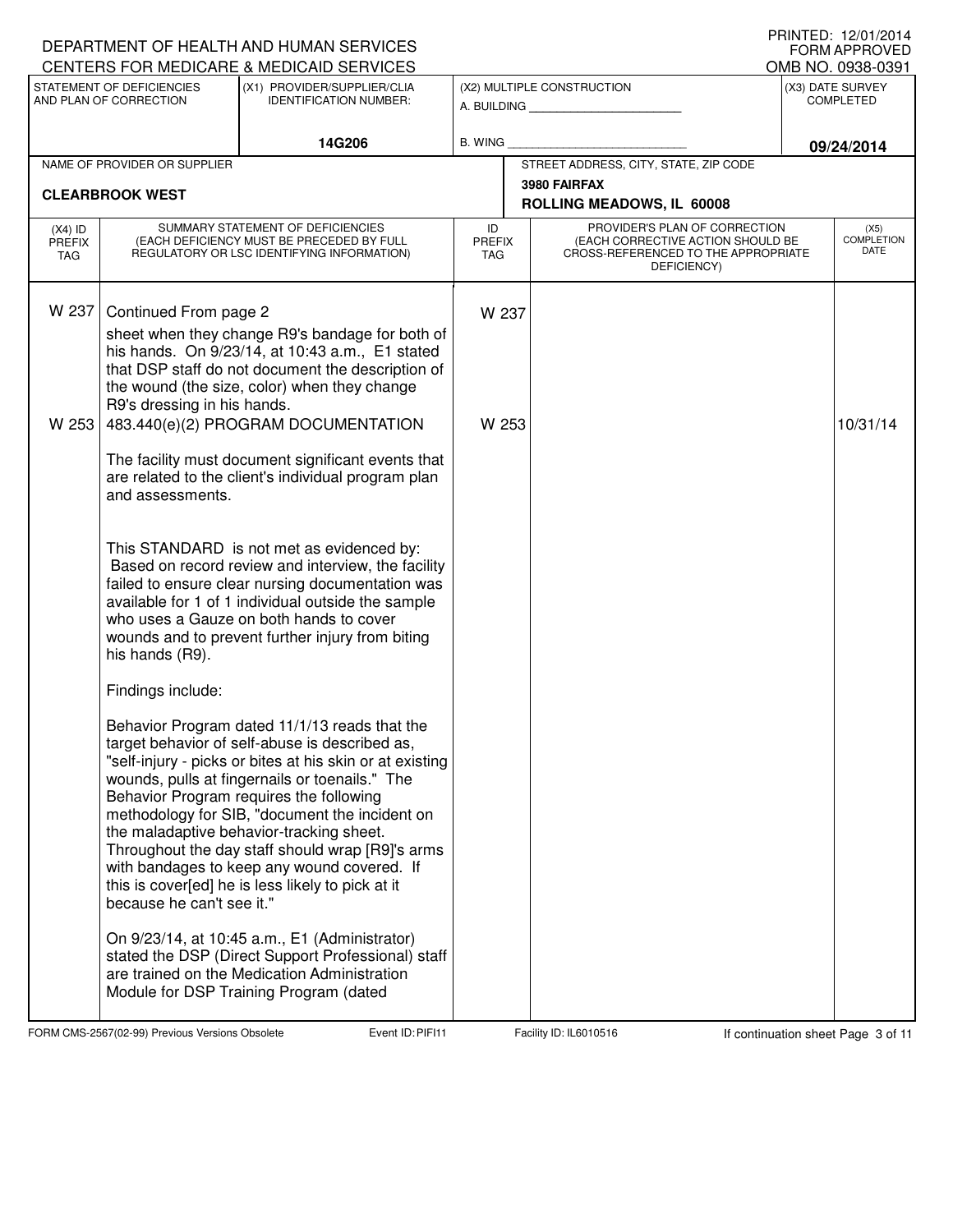| CENTERS FOR MEDICARE & MEDICAID SERVICES                                                                                                                                                                                                                                                                                                                                                                                                                                                                                                                                                                                                                                                                                                                                                                                                                                                                                                                                                                                                                                                                                                                                                                                                                                                                                                                                                                                              | OMB NO. 0938-0391                    | <b>FORM APPROVED</b>              |
|---------------------------------------------------------------------------------------------------------------------------------------------------------------------------------------------------------------------------------------------------------------------------------------------------------------------------------------------------------------------------------------------------------------------------------------------------------------------------------------------------------------------------------------------------------------------------------------------------------------------------------------------------------------------------------------------------------------------------------------------------------------------------------------------------------------------------------------------------------------------------------------------------------------------------------------------------------------------------------------------------------------------------------------------------------------------------------------------------------------------------------------------------------------------------------------------------------------------------------------------------------------------------------------------------------------------------------------------------------------------------------------------------------------------------------------|--------------------------------------|-----------------------------------|
| STATEMENT OF DEFICIENCIES<br>(X1) PROVIDER/SUPPLIER/CLIA<br>(X2) MULTIPLE CONSTRUCTION<br>AND PLAN OF CORRECTION<br><b>IDENTIFICATION NUMBER:</b><br>A. BUILDING AND AN INCOME.                                                                                                                                                                                                                                                                                                                                                                                                                                                                                                                                                                                                                                                                                                                                                                                                                                                                                                                                                                                                                                                                                                                                                                                                                                                       | (X3) DATE SURVEY<br><b>COMPLETED</b> |                                   |
| 14G206<br><b>B. WING</b>                                                                                                                                                                                                                                                                                                                                                                                                                                                                                                                                                                                                                                                                                                                                                                                                                                                                                                                                                                                                                                                                                                                                                                                                                                                                                                                                                                                                              | 09/24/2014                           |                                   |
| STREET ADDRESS, CITY, STATE, ZIP CODE<br>NAME OF PROVIDER OR SUPPLIER                                                                                                                                                                                                                                                                                                                                                                                                                                                                                                                                                                                                                                                                                                                                                                                                                                                                                                                                                                                                                                                                                                                                                                                                                                                                                                                                                                 |                                      |                                   |
| 3980 FAIRFAX<br><b>CLEARBROOK WEST</b><br>ROLLING MEADOWS, IL 60008                                                                                                                                                                                                                                                                                                                                                                                                                                                                                                                                                                                                                                                                                                                                                                                                                                                                                                                                                                                                                                                                                                                                                                                                                                                                                                                                                                   |                                      |                                   |
| SUMMARY STATEMENT OF DEFICIENCIES<br>PROVIDER'S PLAN OF CORRECTION<br>ID<br>$(X4)$ ID<br>(EACH DEFICIENCY MUST BE PRECEDED BY FULL<br>(EACH CORRECTIVE ACTION SHOULD BE<br><b>PREFIX</b><br><b>PREFIX</b><br>CROSS-REFERENCED TO THE APPROPRIATE<br>REGULATORY OR LSC IDENTIFYING INFORMATION)<br><b>TAG</b><br><b>TAG</b><br>DEFICIENCY)                                                                                                                                                                                                                                                                                                                                                                                                                                                                                                                                                                                                                                                                                                                                                                                                                                                                                                                                                                                                                                                                                             |                                      | (X5)<br><b>COMPLETION</b><br>DATE |
| W 253<br>Continued From page 3<br>W 253<br>November 6,1999).<br>The Medication Administration Module requires<br>the following under the Procedure for Medication<br>application to the skin: "document and report any<br>significant observations ([such as], color,<br>condition of the skin) to the supervisor."<br>On 9/23/14, at 10:45 a.m., according to E1, the<br>DSP staff are required to document only if there's<br>drainage or odor to the wounds. On 9/23/14, at<br>2:15 p.m., E3 (Nurse) stated that the staff are<br>required to report if there's drainage or odor to<br>the wounds.<br>Facility Goal Tracking Report - Monthly Review<br>dated August 2014, reports the following SIB data<br>for R9 for the last 6 months.<br>August 2014 - 0<br>July 2014 - 7<br>June 2014 - 0<br>May 2014 - 0<br>April 2014 - 2<br>Mar 2014 - 0<br>Nurse's Notes for R9 reads, "3/7/14 - Mesoderm<br>and [bandages] on both hands and [right] lower<br>leg - no drainage noted from bandages." The<br>note is not clear on whether the 'no drainage' is<br>describing the hands or the leg. There is no<br>further follow up note to determine whether the<br>wounds on the hands noted on 3/7/14 were<br>healed.<br>The Nurse's notes for R9 reads, "7/10/14 - [R9]<br>[right] hand has 25 [cent] opening due to SIB and<br>[left] hand index finger on [right] side has skin<br>opened due to SIB." The note does not describe |                                      |                                   |

FORM CMS-2567(02-99) Previous Versions Obsolete **Page 1 COST Event ID: PIFI11** Facility ID: IL6010516 If continuation sheet Page 4 of 11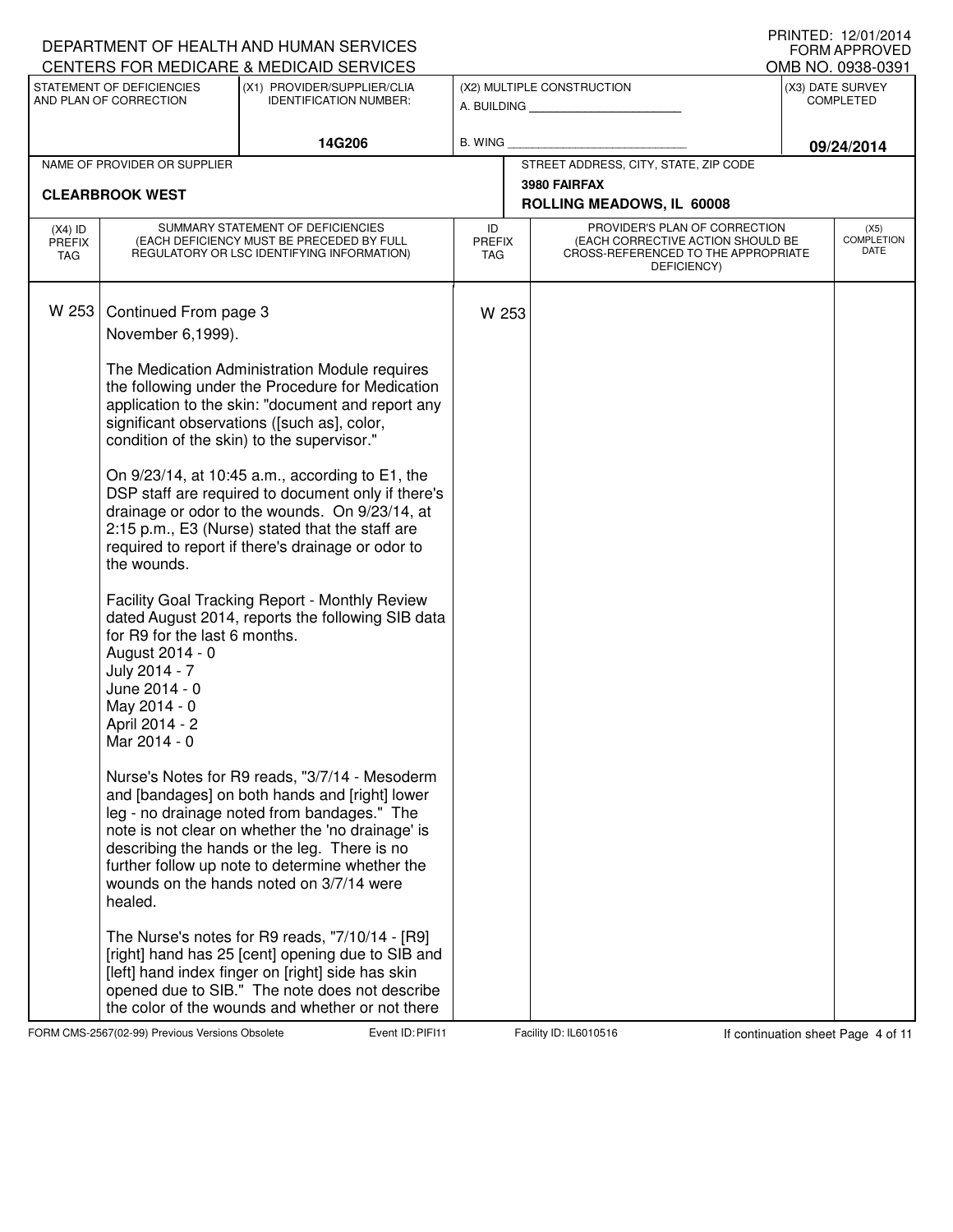|                                   |                                                                                                                                                                                     | DEPARTMENT OF HEALTH AND HUMAN SERVICES<br>CENTERS FOR MEDICARE & MEDICAID SERVICES                                                                                                                                                                                                                                                                                                                                                                                             |                                   |                                                                                                                          |            | IIIIIIILU. I <i>L</i> /VI/LVIT<br><b>FORM APPROVED</b><br>OMB NO. 0938-0391 |
|-----------------------------------|-------------------------------------------------------------------------------------------------------------------------------------------------------------------------------------|---------------------------------------------------------------------------------------------------------------------------------------------------------------------------------------------------------------------------------------------------------------------------------------------------------------------------------------------------------------------------------------------------------------------------------------------------------------------------------|-----------------------------------|--------------------------------------------------------------------------------------------------------------------------|------------|-----------------------------------------------------------------------------|
|                                   | STATEMENT OF DEFICIENCIES<br>(X1) PROVIDER/SUPPLIER/CLIA<br>(X2) MULTIPLE CONSTRUCTION<br>AND PLAN OF CORRECTION<br><b>IDENTIFICATION NUMBER:</b><br>A. BUILDING <b>A.</b> BUILDING |                                                                                                                                                                                                                                                                                                                                                                                                                                                                                 |                                   | (X3) DATE SURVEY<br><b>COMPLETED</b>                                                                                     |            |                                                                             |
|                                   |                                                                                                                                                                                     | 14G206                                                                                                                                                                                                                                                                                                                                                                                                                                                                          | B. WING                           |                                                                                                                          | 09/24/2014 |                                                                             |
|                                   | NAME OF PROVIDER OR SUPPLIER                                                                                                                                                        |                                                                                                                                                                                                                                                                                                                                                                                                                                                                                 |                                   | STREET ADDRESS, CITY, STATE, ZIP CODE<br>3980 FAIRFAX                                                                    |            |                                                                             |
|                                   | <b>CLEARBROOK WEST</b>                                                                                                                                                              |                                                                                                                                                                                                                                                                                                                                                                                                                                                                                 |                                   | ROLLING MEADOWS, IL 60008                                                                                                |            |                                                                             |
| $(X4)$ ID<br>PREFIX<br><b>TAG</b> |                                                                                                                                                                                     | SUMMARY STATEMENT OF DEFICIENCIES<br>(EACH DEFICIENCY MUST BE PRECEDED BY FULL<br>REGULATORY OR LSC IDENTIFYING INFORMATION)                                                                                                                                                                                                                                                                                                                                                    | ID<br><b>PREFIX</b><br><b>TAG</b> | PROVIDER'S PLAN OF CORRECTION<br>(EACH CORRECTIVE ACTION SHOULD BE<br>CROSS-REFERENCED TO THE APPROPRIATE<br>DEFICIENCY) |            | (X5)<br><b>COMPLETION</b><br>DATE                                           |
| W 253                             | Continued From page 4<br>hands were healed.                                                                                                                                         | was drainage in the 2 open wound area. No<br>further follow up note is available to determine<br>whether the 2 wounds noted on 7/10/14 on R9's                                                                                                                                                                                                                                                                                                                                  | W 253                             |                                                                                                                          |            |                                                                             |
|                                   | were healed.                                                                                                                                                                        | Nurse's Notes for R9 reads, "8/27/14 - [R9] seen<br>for observation of SIB wound to [right] index<br>finger, [right] anterior hand, [left] anterior hand."<br>The note does not describe the size, the color, or<br>whether there were drainage in the wound areas.<br>In addition, the note does not describe which of<br>the 3 areas are new injuries or whether all 3<br>areas are new injuries. No follow up Nurse's note<br>is available to determine whether these wounds |                                   |                                                                                                                          |            |                                                                             |
|                                   | these wounds were healed.                                                                                                                                                           | Nurse's Notes for R9 reads, "9/3/14 - Dressed<br>SIB on [right] hand with gauze [left] index finger<br>SIB cleaned mesoderm and wrapped [with]<br>gauze." The note does not describe the size,<br>color or whether there was drainage in the 2<br>wound areas. The note does not indicate<br>whether the wounds are new or old. No follow up<br>Nurse's note is available to determine whether                                                                                  |                                   |                                                                                                                          |            |                                                                             |
|                                   | part of his chronic behavior".                                                                                                                                                      | On 9/22/14, at 4:00 p.m., when asked why the<br>Nurses notes do not consist of the description of<br>R9's wounds, such as, size, color, and whether<br>they are healing, E3 (Nurse) stated, "because it's                                                                                                                                                                                                                                                                       |                                   |                                                                                                                          |            |                                                                             |
| W 260                             | recurring self-inflicted biting.                                                                                                                                                    | On 9/23/14, at 10:30 a.m., E1 (Administrator)<br>confirmed that Nurses documentation and other<br>documentation in chart do not provide a clear<br>picture of R9's wounds on his hands from<br>483.440(f)(2) PROGRAM MONITORING &                                                                                                                                                                                                                                               | W 260                             |                                                                                                                          |            | 10/31/14                                                                    |

FORM CMS-2567(02-99) Previous Versions Obsolete Event ID: PIFI11 Facility ID: IL6010516 If continuation sheet Page 5 of 11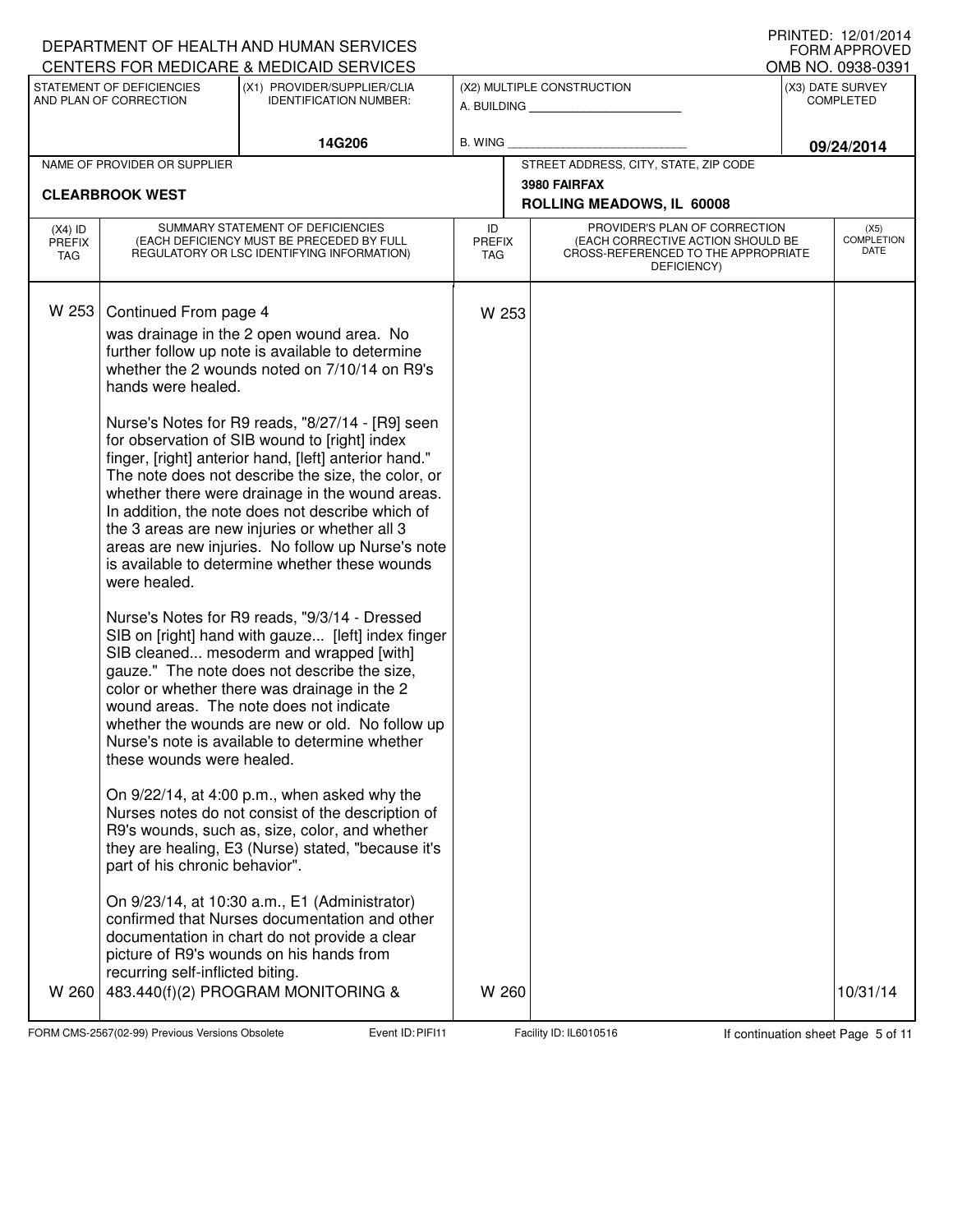|                                          |                                                     | DEPARTMENT OF HEALTH AND HUMAN SERVICES<br>CENTERS FOR MEDICARE & MEDICAID SERVICES                                                                                                                                                                                                                                                                 |                                   |                                                                                                                          | <u>IIIIIILLU. IZ/UI/ZUI</u> T<br>FORM APPROVED<br>OMB NO. 0938-0391 |
|------------------------------------------|-----------------------------------------------------|-----------------------------------------------------------------------------------------------------------------------------------------------------------------------------------------------------------------------------------------------------------------------------------------------------------------------------------------------------|-----------------------------------|--------------------------------------------------------------------------------------------------------------------------|---------------------------------------------------------------------|
|                                          | STATEMENT OF DEFICIENCIES<br>AND PLAN OF CORRECTION | (X1) PROVIDER/SUPPLIER/CLIA<br><b>IDENTIFICATION NUMBER:</b>                                                                                                                                                                                                                                                                                        |                                   | (X2) MULTIPLE CONSTRUCTION<br>A. BUILDING                                                                                | (X3) DATE SURVEY<br><b>COMPLETED</b>                                |
|                                          |                                                     | 14G206                                                                                                                                                                                                                                                                                                                                              | <b>B. WING</b>                    |                                                                                                                          | 09/24/2014                                                          |
|                                          | NAME OF PROVIDER OR SUPPLIER                        |                                                                                                                                                                                                                                                                                                                                                     |                                   | STREET ADDRESS, CITY, STATE, ZIP CODE                                                                                    |                                                                     |
|                                          | <b>CLEARBROOK WEST</b>                              |                                                                                                                                                                                                                                                                                                                                                     |                                   | 3980 FAIRFAX<br>ROLLING MEADOWS, IL 60008                                                                                |                                                                     |
| $(X4)$ ID<br><b>PREFIX</b><br><b>TAG</b> |                                                     | SUMMARY STATEMENT OF DEFICIENCIES<br>(EACH DEFICIENCY MUST BE PRECEDED BY FULL<br>REGULATORY OR LSC IDENTIFYING INFORMATION)                                                                                                                                                                                                                        | ID<br><b>PREFIX</b><br><b>TAG</b> | PROVIDER'S PLAN OF CORRECTION<br>(EACH CORRECTIVE ACTION SHOULD BE<br>CROSS-REFERENCED TO THE APPROPRIATE<br>DEFICIENCY) | (X5)<br><b>COMPLETION</b><br>DATE                                   |
| W 260                                    | Continued From page 5<br><b>CHANGE</b>              |                                                                                                                                                                                                                                                                                                                                                     | W 260                             |                                                                                                                          |                                                                     |
|                                          |                                                     | At least annually, the individual program plan<br>must be revised, as appropriate, repeating the<br>process set forth in paragraph (c) of this section.                                                                                                                                                                                             |                                   |                                                                                                                          |                                                                     |
|                                          | $(R1)$ .                                            | This STANDARD is not met as evidenced by:<br>Based on observation, interview and record<br>review, the facility failed to revise the individual<br>program plan for 1 of 4 individuals in the sample                                                                                                                                                |                                   |                                                                                                                          |                                                                     |
|                                          | Findings include:                                   |                                                                                                                                                                                                                                                                                                                                                     |                                   |                                                                                                                          |                                                                     |
|                                          | teller machines 4-5 times a week.                   | R1 is an individual who moved into the facility on<br>6/10/14. R1 had an Individual Support Plan (ISP)<br>annual meeting on 6/2/14, the current ISP for R1.<br>R1 works in the community cleaning automated                                                                                                                                         |                                   |                                                                                                                          |                                                                     |
|                                          | speaking with others.                               | Per R1's 6/5/13 Speech Evaluation R1 has<br>excellent speech discrimination and good hearing<br>ability. R1 is able to follow multi-step commands,<br>independently and accurately sequence 4-5 step<br>task. R1 has broad vocabulary and is able to<br>maintain conversations on variety topics. R1 is<br>recommended to slow down his speech when |                                   |                                                                                                                          |                                                                     |
|                                          |                                                     | Per R1's 6/2/14 Family Style Dining Assessment,<br>R1 is independent with family style dining.                                                                                                                                                                                                                                                      |                                   |                                                                                                                          |                                                                     |
|                                          | facility:                                           | Review of R1's August 2014 Monthly Goal<br>Tracking include the following objectives at the<br>1. R1 will make a coin combination to equal one<br>dollar, target success at 85 percent with three<br>verbal prompts (Money). No data for July 2014                                                                                                  |                                   |                                                                                                                          |                                                                     |

FORM CMS-2567(02-99) Previous Versions Obsolete **Page 10: PIFI11** Facility ID: IL6010516 If continuation sheet Page 6 of 11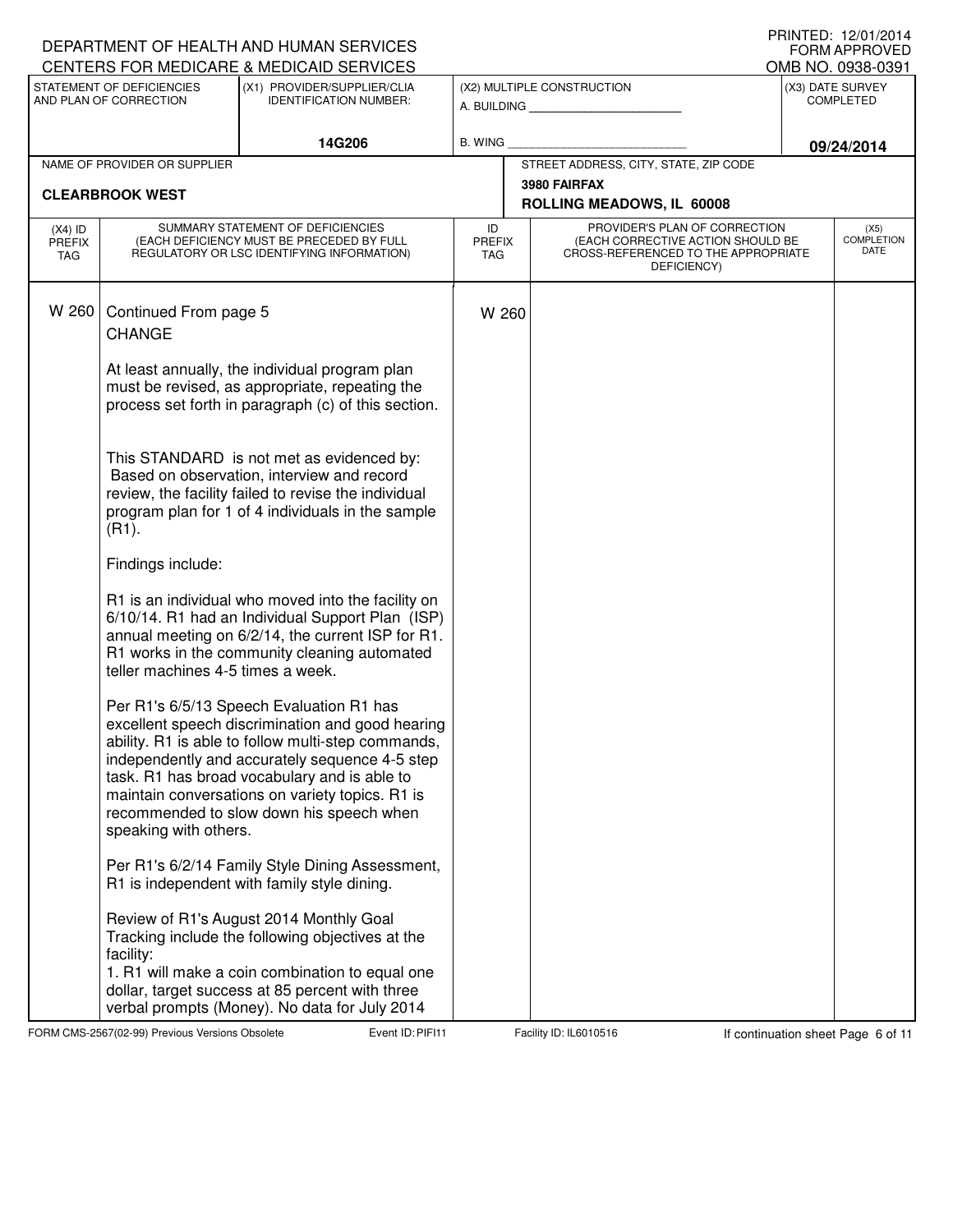|                                   |                                                                                                                                                                                                                      | DEPARTMENT OF HEALTH AND HUMAN SERVICES<br>CENTERS FOR MEDICARE & MEDICAID SERVICES                                                                                                                                                                                                                                                                                                                                                                                                                                                                                                                                                                                                                                                                                                                                                                                                                                                                                                                                                                                                                                                                                                                                                                                                                                                                                                                       |                                   |                                                                                                                          | ▏▎▎▏▎▎▎▏▏▁ <i>ື▏▁▏▏</i> ▏▏ <i>∠▏</i> V ▎▏⁄_V ▎▏ <del>\</del><br><b>FORM APPROVED</b><br>OMB NO. 0938-0391 |
|-----------------------------------|----------------------------------------------------------------------------------------------------------------------------------------------------------------------------------------------------------------------|-----------------------------------------------------------------------------------------------------------------------------------------------------------------------------------------------------------------------------------------------------------------------------------------------------------------------------------------------------------------------------------------------------------------------------------------------------------------------------------------------------------------------------------------------------------------------------------------------------------------------------------------------------------------------------------------------------------------------------------------------------------------------------------------------------------------------------------------------------------------------------------------------------------------------------------------------------------------------------------------------------------------------------------------------------------------------------------------------------------------------------------------------------------------------------------------------------------------------------------------------------------------------------------------------------------------------------------------------------------------------------------------------------------|-----------------------------------|--------------------------------------------------------------------------------------------------------------------------|-----------------------------------------------------------------------------------------------------------|
|                                   | STATEMENT OF DEFICIENCIES<br>AND PLAN OF CORRECTION                                                                                                                                                                  | (X1) PROVIDER/SUPPLIER/CLIA<br><b>IDENTIFICATION NUMBER:</b>                                                                                                                                                                                                                                                                                                                                                                                                                                                                                                                                                                                                                                                                                                                                                                                                                                                                                                                                                                                                                                                                                                                                                                                                                                                                                                                                              |                                   | (X2) MULTIPLE CONSTRUCTION<br>A. BUILDING                                                                                | (X3) DATE SURVEY<br><b>COMPLETED</b>                                                                      |
|                                   |                                                                                                                                                                                                                      | 14G206                                                                                                                                                                                                                                                                                                                                                                                                                                                                                                                                                                                                                                                                                                                                                                                                                                                                                                                                                                                                                                                                                                                                                                                                                                                                                                                                                                                                    | B. WING                           |                                                                                                                          | 09/24/2014                                                                                                |
|                                   | NAME OF PROVIDER OR SUPPLIER                                                                                                                                                                                         |                                                                                                                                                                                                                                                                                                                                                                                                                                                                                                                                                                                                                                                                                                                                                                                                                                                                                                                                                                                                                                                                                                                                                                                                                                                                                                                                                                                                           |                                   | STREET ADDRESS, CITY, STATE, ZIP CODE                                                                                    |                                                                                                           |
|                                   | <b>CLEARBROOK WEST</b>                                                                                                                                                                                               |                                                                                                                                                                                                                                                                                                                                                                                                                                                                                                                                                                                                                                                                                                                                                                                                                                                                                                                                                                                                                                                                                                                                                                                                                                                                                                                                                                                                           |                                   | 3980 FAIRFAX<br>ROLLING MEADOWS, IL 60008                                                                                |                                                                                                           |
| $(X4)$ ID<br><b>PREFIX</b><br>TAG |                                                                                                                                                                                                                      | SUMMARY STATEMENT OF DEFICIENCIES<br>(EACH DEFICIENCY MUST BE PRECEDED BY FULL<br>REGULATORY OR LSC IDENTIFYING INFORMATION)                                                                                                                                                                                                                                                                                                                                                                                                                                                                                                                                                                                                                                                                                                                                                                                                                                                                                                                                                                                                                                                                                                                                                                                                                                                                              | ID<br><b>PREFIX</b><br><b>TAG</b> | PROVIDER'S PLAN OF CORRECTION<br>(EACH CORRECTIVE ACTION SHOULD BE<br>CROSS-REFERENCED TO THE APPROPRIATE<br>DEFICIENCY) | (X5)<br><b>COMPLETION</b><br>DATE                                                                         |
| W 260                             | Continued From page 6<br>and August 2014.<br>Objective ran one time in each month.<br>2014.<br>accomplishment of goals include:<br>April 2014 due to lack of data.<br>data.<br>except for no data in September 2013. | 2. R1 will scoop his medication into his mouth,<br>target success at 100 percent with three verbal<br>prompts (Self-Medication). Not met at 93 percent<br>in July 2014, met at 100 percent in August 2014.<br>3. R1 will clean his dishes after each meal, target<br>success at 85 percent with three verbal prompts<br>(Independent Living). Met at 100 percent in July<br>2014, not met at 0 percent in August 2014.<br>4. R1 will participate in a physical activity of his<br>choice for 15 minutes each day, target success at<br>90 percent with three verbal prompts (Wellness).<br>No data in July 2014. Met at 100 percent in<br>August 2014. Objective ran one time in August<br>Review of R1's objectives and data related to<br>1. R1's Money objective was set with success<br>level at 50 percent then 85 percent from July<br>2013 through May 2014. R1 met the objective<br>during this period except in September 2013 and<br>2. R1's Self-medication objective was set with<br>success level at 50 percent then 100 percent<br>from July 2013 through May 2014. R1 met this<br>objective at 100 percent success except in<br>September 2013 and March 2014 due to lack of<br>3. R1's Independent Living objective was set with<br>success level at 50 percent then 85 percent from<br>July 2013 through May 2014. R1 successfully met<br>this objective from July 2013 through May 2014 | W 260                             |                                                                                                                          |                                                                                                           |

FORM CMS-2567(02-99) Previous Versions Obsolete **Page 1 Event ID: PIFI11** Facility ID: IL6010516 If continuation sheet Page 7 of 11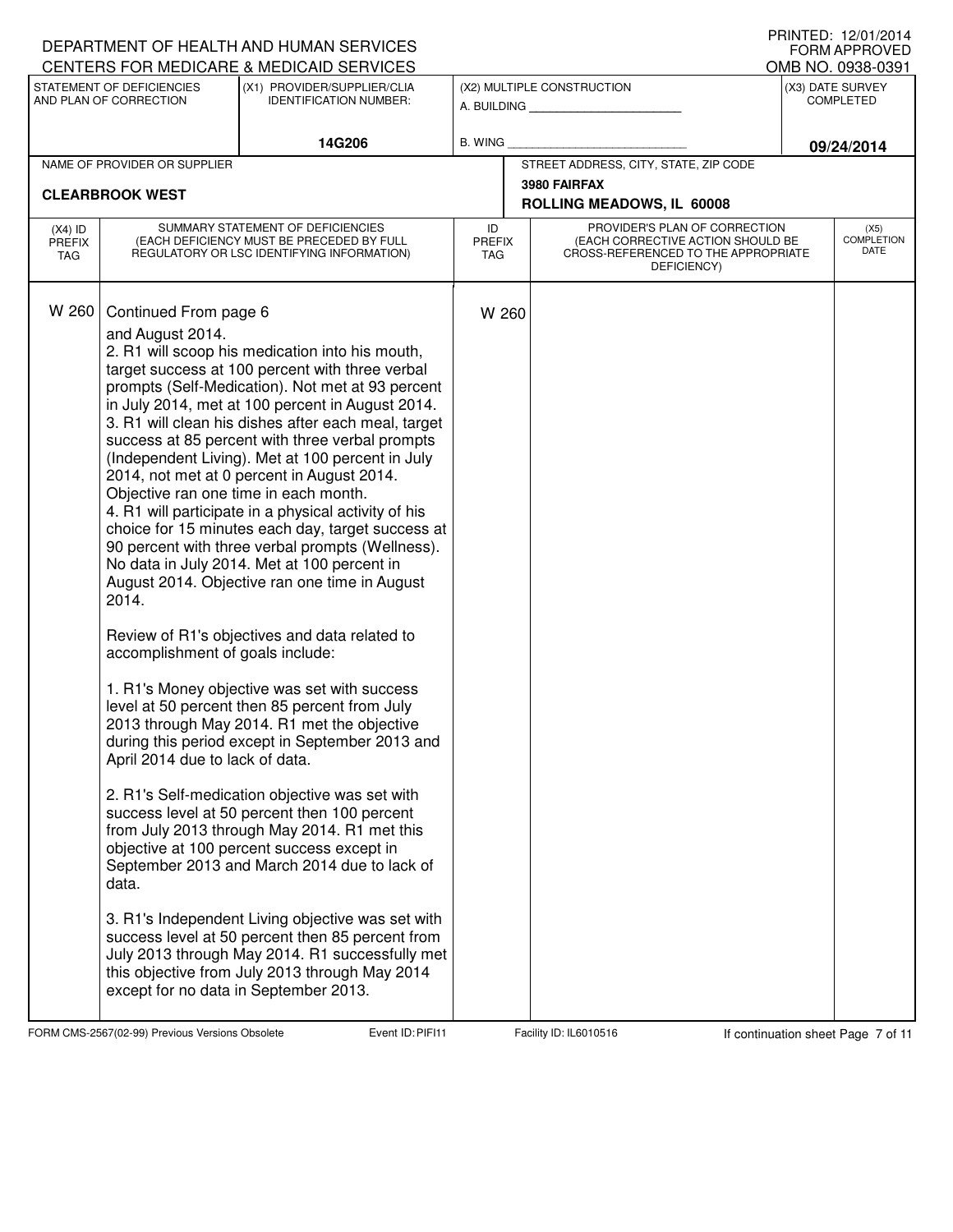|                                          |                                                                                                                                                | DEPARTMENT OF HEALTH AND HUMAN SERVICES<br>CENTERS FOR MEDICARE & MEDICAID SERVICES                                                                                                                                                                                                                                                                                                                                                                                                                                                                                                                                                                                                                                                                                                                                                                                                                                                                                                                                                                                                                                                                                                                                                                                                                                                                                                 |                            |                                                                                                                          | IINNILD. IZ/VI/ZVI <del>T</del><br><b>FORM APPROVED</b><br>OMB NO. 0938-0391 |
|------------------------------------------|------------------------------------------------------------------------------------------------------------------------------------------------|-------------------------------------------------------------------------------------------------------------------------------------------------------------------------------------------------------------------------------------------------------------------------------------------------------------------------------------------------------------------------------------------------------------------------------------------------------------------------------------------------------------------------------------------------------------------------------------------------------------------------------------------------------------------------------------------------------------------------------------------------------------------------------------------------------------------------------------------------------------------------------------------------------------------------------------------------------------------------------------------------------------------------------------------------------------------------------------------------------------------------------------------------------------------------------------------------------------------------------------------------------------------------------------------------------------------------------------------------------------------------------------|----------------------------|--------------------------------------------------------------------------------------------------------------------------|------------------------------------------------------------------------------|
|                                          | STATEMENT OF DEFICIENCIES<br>AND PLAN OF CORRECTION                                                                                            | (X1) PROVIDER/SUPPLIER/CLIA<br><b>IDENTIFICATION NUMBER:</b>                                                                                                                                                                                                                                                                                                                                                                                                                                                                                                                                                                                                                                                                                                                                                                                                                                                                                                                                                                                                                                                                                                                                                                                                                                                                                                                        |                            | (X2) MULTIPLE CONSTRUCTION<br>A. BUILDING                                                                                | (X3) DATE SURVEY<br><b>COMPLETED</b>                                         |
|                                          |                                                                                                                                                | 14G206                                                                                                                                                                                                                                                                                                                                                                                                                                                                                                                                                                                                                                                                                                                                                                                                                                                                                                                                                                                                                                                                                                                                                                                                                                                                                                                                                                              | <b>B. WING</b>             |                                                                                                                          | 09/24/2014                                                                   |
|                                          | NAME OF PROVIDER OR SUPPLIER                                                                                                                   |                                                                                                                                                                                                                                                                                                                                                                                                                                                                                                                                                                                                                                                                                                                                                                                                                                                                                                                                                                                                                                                                                                                                                                                                                                                                                                                                                                                     |                            | STREET ADDRESS, CITY, STATE, ZIP CODE                                                                                    |                                                                              |
|                                          | <b>CLEARBROOK WEST</b>                                                                                                                         |                                                                                                                                                                                                                                                                                                                                                                                                                                                                                                                                                                                                                                                                                                                                                                                                                                                                                                                                                                                                                                                                                                                                                                                                                                                                                                                                                                                     |                            | 3980 FAIRFAX<br>ROLLING MEADOWS, IL 60008                                                                                |                                                                              |
| $(X4)$ ID<br><b>PREFIX</b><br><b>TAG</b> |                                                                                                                                                | SUMMARY STATEMENT OF DEFICIENCIES<br>(EACH DEFICIENCY MUST BE PRECEDED BY FULL<br>REGULATORY OR LSC IDENTIFYING INFORMATION)                                                                                                                                                                                                                                                                                                                                                                                                                                                                                                                                                                                                                                                                                                                                                                                                                                                                                                                                                                                                                                                                                                                                                                                                                                                        | ID<br><b>PREFIX</b><br>TAG | PROVIDER'S PLAN OF CORRECTION<br>(EACH CORRECTIVE ACTION SHOULD BE<br>CROSS-REFERENCED TO THE APPROPRIATE<br>DEFICIENCY) | (X5)<br><b>COMPLETION</b><br>DATE                                            |
| W 260<br>W 474                           | Continued From page 7<br>82 percent.<br>for the objective.<br>2014."<br>483.480(b)(2)(iii) MEAL SERVICES<br>developmental level of the client. | 4. R1's Wellness objective success level was set<br>at 50 percent then 100 percent then 90 percent<br>from July 2013 through May 2014. At the 50<br>percent success level, R1 met the objective at<br>100 percent except for lack of data in one month.<br>At the 100 percent success level, R1 did not meet<br>the objective instead achieved at 91, 63 and 55<br>percent. At the 90 percent success level, R1 did<br>not meet target success instead achieved 75 and<br>Review of R1's current program plan and data for<br>the objectives learned in the past year (July 2013<br>through May 2014) validate that R1's objectives<br>at the facility are the same as the previous year<br>despite R1 accomplishing the objectives. The<br>only change noted is in the targeted success level<br>Interview with Qualified Intellectual Disability<br>Professional E2 on 9/22/14 at 4:00 PM regarding<br>R1 working on the same objectives that has been<br>met in the prior year include "R1 came to the<br>facility in June 2014 and the interdisciplinary team<br>agreed to continue the goals as written in June<br>Food must be served in a form consistent with the<br>This STANDARD is not met as evidenced by:<br>Based on observation, interview and record<br>review, the facility failed to provide the modified<br>liquid consistency diet to 1 of 4 individuals in the | W 260<br>W 474             |                                                                                                                          | 10/31/14                                                                     |
|                                          | sample (R5, R6 and R7).                                                                                                                        | sample (R4) and 3 individuals outside of the                                                                                                                                                                                                                                                                                                                                                                                                                                                                                                                                                                                                                                                                                                                                                                                                                                                                                                                                                                                                                                                                                                                                                                                                                                                                                                                                        |                            |                                                                                                                          |                                                                              |

FORM CMS-2567(02-99) Previous Versions Obsolete **Page 10: PIFI11** Facility ID: IL6010516 If continuation sheet Page 8 of 11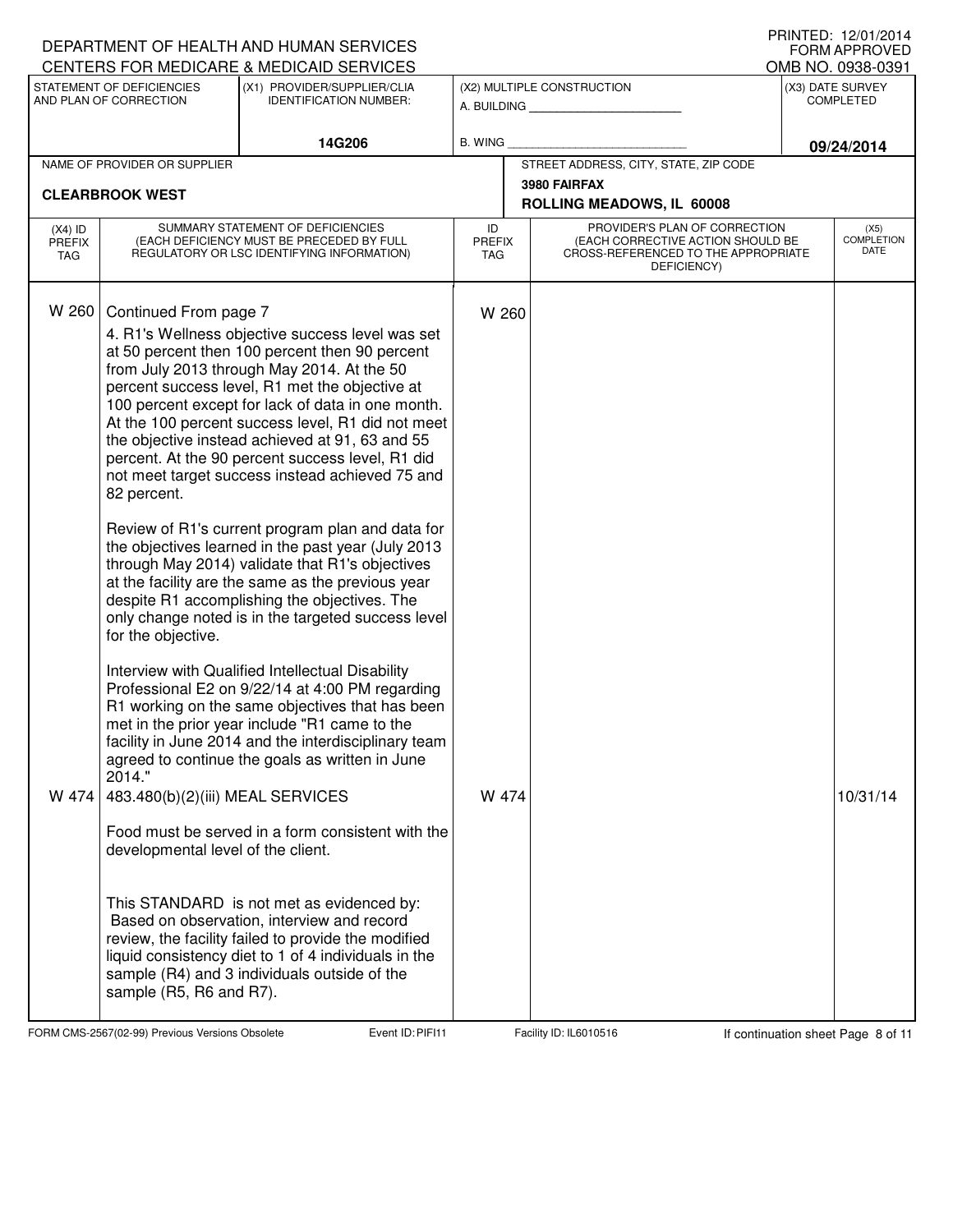|                                   |                                                     | DEPARTMENT OF HEALTH AND HUMAN SERVICES<br>CENTERS FOR MEDICARE & MEDICAID SERVICES                                                                                                                                                                                                                                                           |                                   |                                                                                                                          | I I III I LLUI I I LIVII LUI T<br>FORM APPROVED<br>OMB NO. 0938-0391 |                                      |
|-----------------------------------|-----------------------------------------------------|-----------------------------------------------------------------------------------------------------------------------------------------------------------------------------------------------------------------------------------------------------------------------------------------------------------------------------------------------|-----------------------------------|--------------------------------------------------------------------------------------------------------------------------|----------------------------------------------------------------------|--------------------------------------|
|                                   | STATEMENT OF DEFICIENCIES<br>AND PLAN OF CORRECTION | (X1) PROVIDER/SUPPLIER/CLIA<br><b>IDENTIFICATION NUMBER:</b>                                                                                                                                                                                                                                                                                  |                                   | (X2) MULTIPLE CONSTRUCTION                                                                                               |                                                                      | (X3) DATE SURVEY<br><b>COMPLETED</b> |
|                                   |                                                     |                                                                                                                                                                                                                                                                                                                                               |                                   | A. BUILDING                                                                                                              |                                                                      |                                      |
|                                   |                                                     | 14G206                                                                                                                                                                                                                                                                                                                                        | B. WING                           |                                                                                                                          |                                                                      | 09/24/2014                           |
|                                   | NAME OF PROVIDER OR SUPPLIER                        |                                                                                                                                                                                                                                                                                                                                               |                                   | STREET ADDRESS, CITY, STATE, ZIP CODE<br>3980 FAIRFAX                                                                    |                                                                      |                                      |
|                                   | <b>CLEARBROOK WEST</b>                              |                                                                                                                                                                                                                                                                                                                                               |                                   | ROLLING MEADOWS, IL 60008                                                                                                |                                                                      |                                      |
| $(X4)$ ID<br><b>PREFIX</b><br>TAG |                                                     | SUMMARY STATEMENT OF DEFICIENCIES<br>(EACH DEFICIENCY MUST BE PRECEDED BY FULL<br>REGULATORY OR LSC IDENTIFYING INFORMATION)                                                                                                                                                                                                                  | ID<br><b>PREFIX</b><br><b>TAG</b> | PROVIDER'S PLAN OF CORRECTION<br>(EACH CORRECTIVE ACTION SHOULD BE<br>CROSS-REFERENCED TO THE APPROPRIATE<br>DEFICIENCY) |                                                                      | (X5)<br><b>COMPLETION</b><br>DATE    |
| W 474                             | Continued From page 8                               |                                                                                                                                                                                                                                                                                                                                               | W 474                             |                                                                                                                          |                                                                      |                                      |
|                                   | Findings include:                                   |                                                                                                                                                                                                                                                                                                                                               |                                   |                                                                                                                          |                                                                      |                                      |
|                                   | packet of thickener.                                | Med pass to R7 on 9/22/14 at 5:15 PM include<br>Shift Supervisor E4 mixing one box (8 fluid<br>ounces) of nutritional juice with one packet of the<br>nectar consistency thickener. E4 gave R7 the 8<br>fluid ounces of nutritional juice thickened with one                                                                                  |                                   |                                                                                                                          |                                                                      |                                      |
|                                   | liquid.                                             | Each packet of the thickener include the direction<br>to mix one packet with every four fluid ounces of                                                                                                                                                                                                                                       |                                   |                                                                                                                          |                                                                      |                                      |
|                                   | glass of liquid for R4, R5, R6 and R7.              | Dinner observation on 9/22/14 from 5:35 PM<br>through 6:25 PM include R5, R6 and R7 set up<br>with six ounces glasses. Direct Support Persons<br>E5 and E7 mixed one packet of the thickener per                                                                                                                                              |                                   |                                                                                                                          |                                                                      |                                      |
|                                   | Nectar Thick liquids.                               | Per the Facility List of individual diets provided on<br>9/22/14, R6 has a diet order for Honey Thick<br>liquids and R4, R5 and R7 have diet orders for                                                                                                                                                                                       |                                   |                                                                                                                          |                                                                      |                                      |
| W 488                             |                                                     | Cook E6 validated on 9/23/14 at 1:45 PM that the<br>six ounces glasses were used during dinner<br>service for R4, R5, R6 and R7. On 9/24/14 at<br>10:17 AM, E6 validated that direct support<br>persons will be reminded to use the right amount<br>of thickener for the amount of liquid provided.<br>483.480(d)(4) DINING AREAS AND SERVICE | W 488                             |                                                                                                                          |                                                                      | 10/31/14                             |
|                                   | level.                                              | The facility must assure that each client eats in a<br>manner consistent with his or her developmental                                                                                                                                                                                                                                        |                                   |                                                                                                                          |                                                                      |                                      |

FORM CMS-2567(02-99) Previous Versions Obsolete Event ID: PIFI11 Facility ID: IL6010516 If continuation sheet Page 9 of 11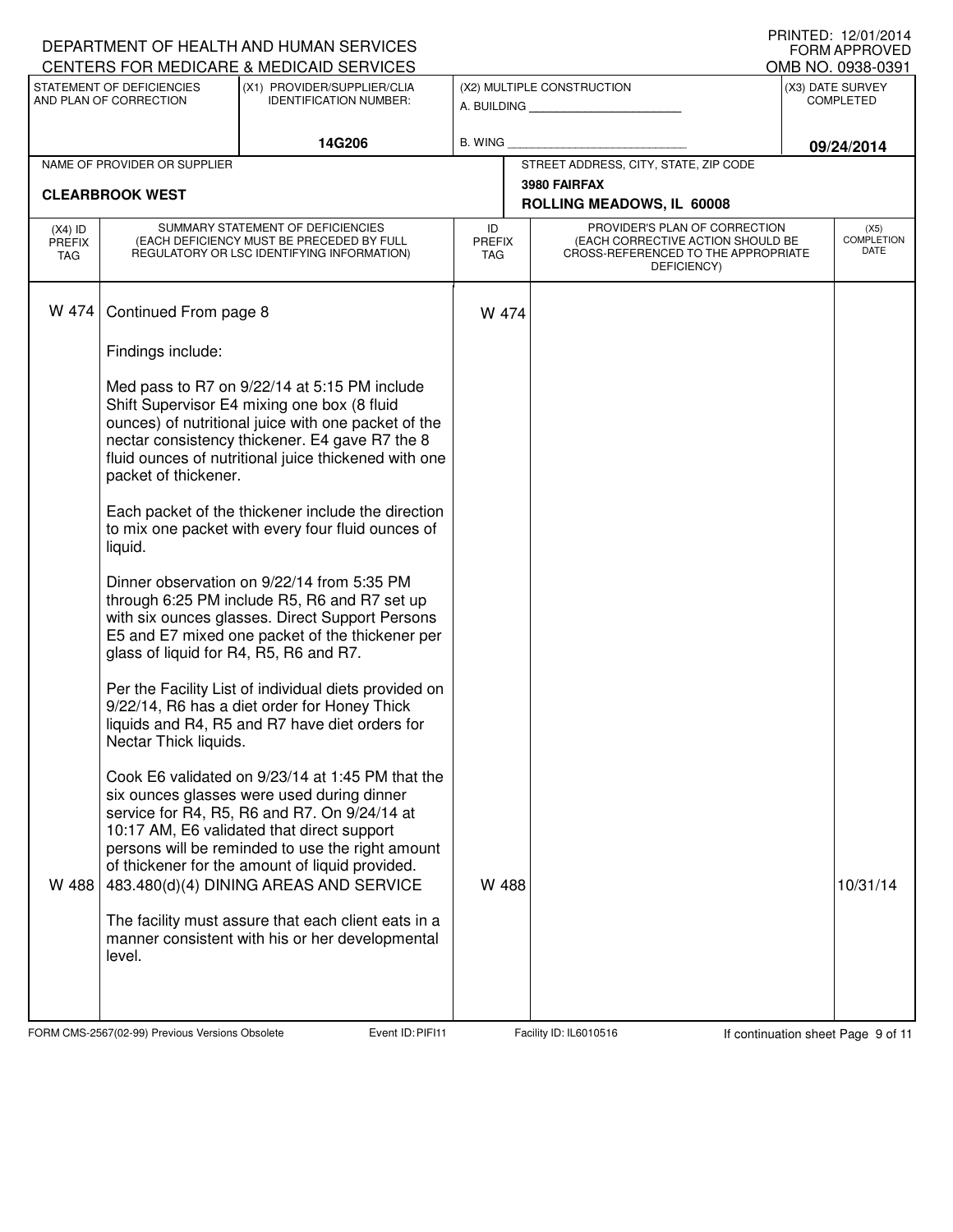|                                   |                                                                                                                                                                                              | DEPARTMENT OF HEALTH AND HUMAN SERVICES<br><b>CENTERS FOR MEDICARE &amp; MEDICAID SERVICES</b>                                                                                                                                                                                                                                                                                                                                                                                                                                                                                                                                                                                                                                                                                                                                                                                                                                                                                                                                                                                                      |                            |                                                                                                                          | FORM APPROVED                         |
|-----------------------------------|----------------------------------------------------------------------------------------------------------------------------------------------------------------------------------------------|-----------------------------------------------------------------------------------------------------------------------------------------------------------------------------------------------------------------------------------------------------------------------------------------------------------------------------------------------------------------------------------------------------------------------------------------------------------------------------------------------------------------------------------------------------------------------------------------------------------------------------------------------------------------------------------------------------------------------------------------------------------------------------------------------------------------------------------------------------------------------------------------------------------------------------------------------------------------------------------------------------------------------------------------------------------------------------------------------------|----------------------------|--------------------------------------------------------------------------------------------------------------------------|---------------------------------------|
|                                   | STATEMENT OF DEFICIENCIES                                                                                                                                                                    | (X1) PROVIDER/SUPPLIER/CLIA                                                                                                                                                                                                                                                                                                                                                                                                                                                                                                                                                                                                                                                                                                                                                                                                                                                                                                                                                                                                                                                                         |                            | (X2) MULTIPLE CONSTRUCTION                                                                                               | OMB NO. 0938-0391<br>(X3) DATE SURVEY |
|                                   | AND PLAN OF CORRECTION                                                                                                                                                                       | <b>IDENTIFICATION NUMBER:</b>                                                                                                                                                                                                                                                                                                                                                                                                                                                                                                                                                                                                                                                                                                                                                                                                                                                                                                                                                                                                                                                                       |                            | A. BUILDING <b>A.</b> BUILDING                                                                                           | <b>COMPLETED</b>                      |
|                                   |                                                                                                                                                                                              | 14G206                                                                                                                                                                                                                                                                                                                                                                                                                                                                                                                                                                                                                                                                                                                                                                                                                                                                                                                                                                                                                                                                                              | B. WING                    |                                                                                                                          | 09/24/2014                            |
|                                   | NAME OF PROVIDER OR SUPPLIER                                                                                                                                                                 |                                                                                                                                                                                                                                                                                                                                                                                                                                                                                                                                                                                                                                                                                                                                                                                                                                                                                                                                                                                                                                                                                                     |                            | STREET ADDRESS, CITY, STATE, ZIP CODE                                                                                    |                                       |
|                                   | <b>CLEARBROOK WEST</b>                                                                                                                                                                       |                                                                                                                                                                                                                                                                                                                                                                                                                                                                                                                                                                                                                                                                                                                                                                                                                                                                                                                                                                                                                                                                                                     |                            | 3980 FAIRFAX<br>ROLLING MEADOWS, IL 60008                                                                                |                                       |
| $(X4)$ ID<br><b>PREFIX</b><br>TAG |                                                                                                                                                                                              | SUMMARY STATEMENT OF DEFICIENCIES<br>(EACH DEFICIENCY MUST BE PRECEDED BY FULL<br>REGULATORY OR LSC IDENTIFYING INFORMATION)                                                                                                                                                                                                                                                                                                                                                                                                                                                                                                                                                                                                                                                                                                                                                                                                                                                                                                                                                                        | ID<br><b>PREFIX</b><br>TAG | PROVIDER'S PLAN OF CORRECTION<br>(EACH CORRECTIVE ACTION SHOULD BE<br>CROSS-REFERENCED TO THE APPROPRIATE<br>DEFICIENCY) | (X5)<br><b>COMPLETION</b><br>DATE     |
| W 488                             | Continued From page 9<br>R8, R9 and R10).<br>Findings include:<br>majority of the time at dinner.<br>dining.<br>with family style dining.<br>dining.<br>dining.<br>with family style dining. | This STANDARD is not met as evidenced by:<br>Based on observation, interview and record<br>review, the facility failed to ensure individuals<br>poured their liquids and scooped their food in a<br>manner consistent with their developmental<br>needs impacting 1 of 4 individuals in the sample<br>(R2) and 4 individuals outside of the sample (R6,<br>Dinner observation on 9/22/14 from 5:35 PM<br>through 6:25 PM include Direct Support Person<br>E5 assisting R2, R6, R8, R9 and R10. E5<br>scooped out the food and poured the milk, water<br>and apple juice for R2, R6, R8, R9 and R10<br>R2's 4/3/14 Family Style Dining Assessment<br>validate R2 is independent with family style<br>R6's 11/7/13 Family Style Dining Assessment<br>validate R6 requires hand over hand assistance<br>R7's 9/26/13 Family Style Dining Assessment<br>validate R7 is independent with family style<br>R9's 10/16/13 Family Style Dining Assessment<br>validate R9 is independent with family style<br>R10's 3/31/14 Family Style Dining Assessment<br>validate R10 requires hand over hand assistance | W 488                      |                                                                                                                          |                                       |

FORM CMS-2567(02-99) Previous Versions Obsolete Event ID: PIFI11 Facility ID: IL6010516 If continuation sheet Page 10 of 11

DEPARTMENT OF HEALTH AND HUMAN SERVICES